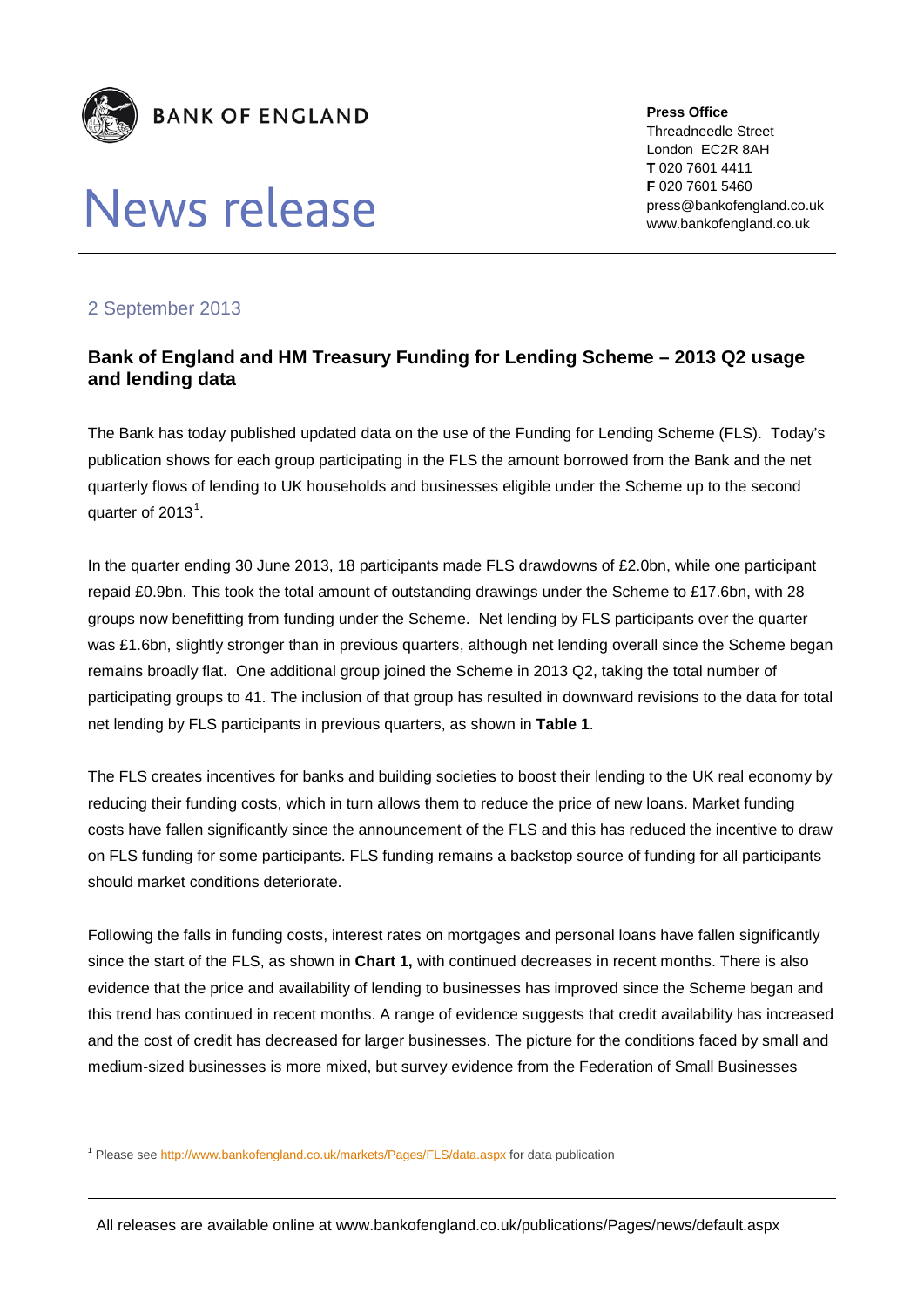suggests that the pricing of loans for small businesses was more favourable in 2013 Q2 than in mid-2012  $(Chart 2)^2$  $(Chart 2)^2$  $(Chart 2)^2$ .

The aim of the FLS is to encourage more lending to the UK economy than would have been the case in the absence of the Scheme. In aggregate, net lending was broadly flat in Q2, continuing the trend seen since the Scheme was launched. That is likely to reflect several factors, including the typical lags between improvements in credit supply and higher lending volumes, as well as subdued credit demand. Prior to the launch of the FLS in July 2012, Bank staff judged that UK bank lending was more likely to decline than increase over the subsequent 18 months. Looking ahead, net lending is projected to pick up modestly over the second half of the year. Further discussion of the outlook for lending is available in the *Inflation Report.[3](#page-1-1)*

The data published today show that in 2013 Q2, lending by FLS participants (£1.6bn) was slightly stronger than the aggregate net lending figure published for Q2 (-£2.1bn – see **Chart 3**), in large part because net lending by non-FLS participants was negative in Q2. The data also reveal differences in net lending volumes across FLS participants. As in previous quarters, some large groups' net lending has been constrained by the desire to reduce their so-called 'non-core' loan portfolios, in order to repair balance sheets and, for some, to comply with State Aid conditions. These constraints are likely to ease for some of these banks in future.

There have also been differences in lending across different sectors of the economy. Aggregate net lending to individuals has been positive recently and picked up slightly in 2013 Q2. And mortgage approvals for house purchase – which tend to lead net mortgage lending by a few months – edged higher in Q2, suggesting that lending to individuals is likely to increase further.

Aggregate net lending to businesses remained negative in 2013 Q2. Within the total, lending to large companies was weak. But this is likely to partly reflect the continued use of alternative forms of finance by larger companies, who are better able to access capital markets. Net corporate bond issuance in the first half of 2013 was robust.

Net lending to small and medium-sized enterprises (SMEs) was also negative in 2013 Q2, but the growth rate was less negative than for large companies.<sup>[4](#page-1-2)</sup> Going forward, SME credit conditions should be supported by the extension to the FLS announced in April, which provides additional incentives for participants to increase lending to SMEs both this year and in 2014.<sup>[5](#page-1-3)</sup> A large proportion of FLS participants have indicated their intention to participate in the extended Scheme.

The extension to the Scheme also gave FLS participants the option to include lending involving certain non-bank providers of credit to households and businesses within their lending figures for the last three

<span id="page-1-0"></span><sup>&</sup>lt;sup>2</sup> For a fuller discussion of corporate credit conditions, see page 14 of the August 201[3 Inflation Report](http://www.bankofengland.co.uk/publications/Documents/inflationreport/2013/ir13aug.pdf)  $^3$  See the box on page 15 of the August 2013 Inflation Report<br> $^4$  For more details, see Bankstats (Monetary an

<span id="page-1-1"></span>

<span id="page-1-2"></span>

<span id="page-1-3"></span>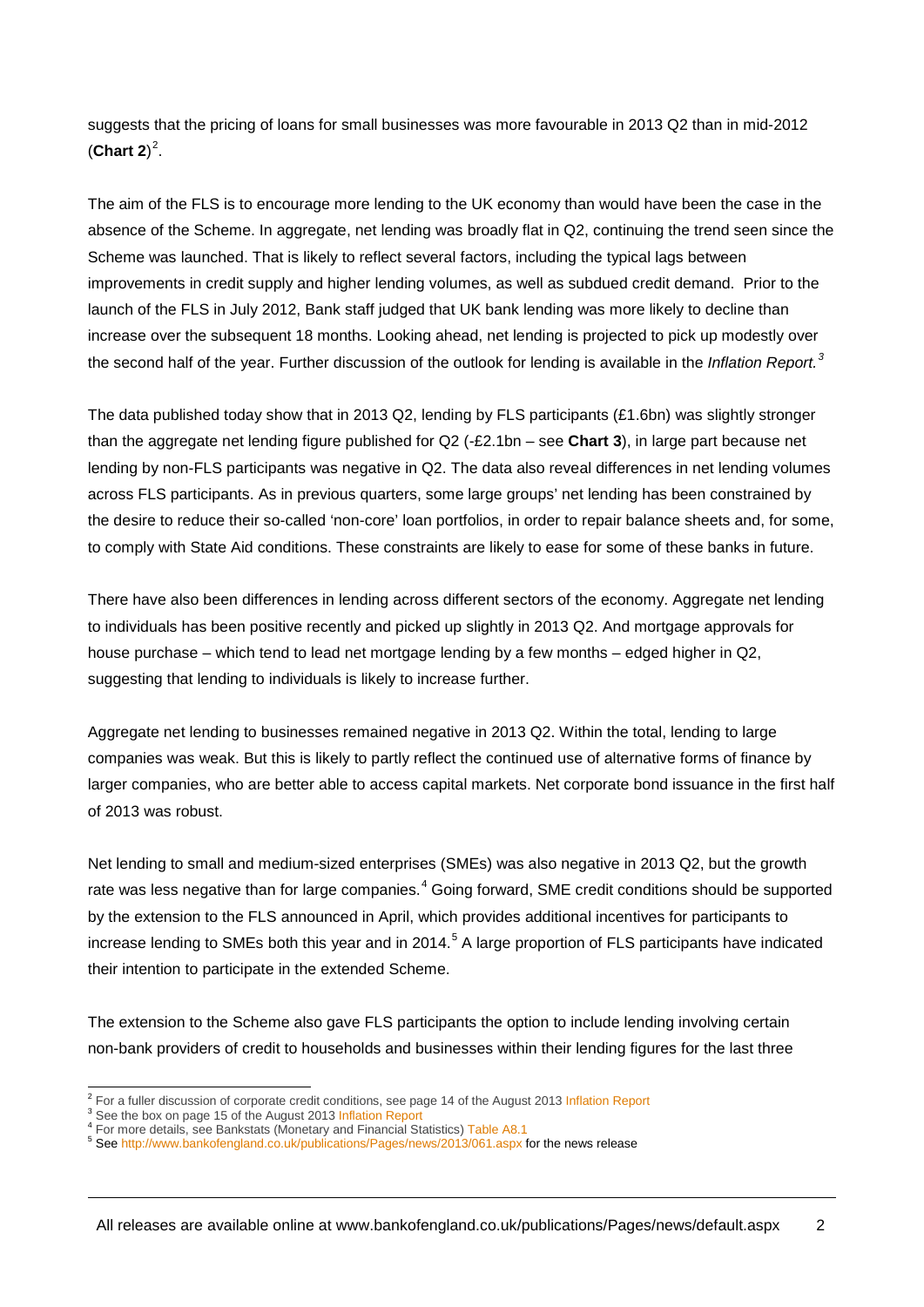quarters of 2013. Two groups have chosen to activate this option – these are denoted by an asterisk in the usage and lending data table.

Commenting on today's data, Paul Fisher, Executive Director for Markets at the Bank of England, said:

*"The FLS is continuing to support lending to the UK economy with a range of indicators suggesting that credit conditions are steadily improving for households and firms, and FLS participants collectively expect net lending volumes to pick up over the remainder of this year."*

**Table 1: Net lending by FLS participants (£ billions)**

|                                                       | 2012 |        | 2013   |        |
|-------------------------------------------------------|------|--------|--------|--------|
|                                                       | Q3   | Q4     | Q1     | Q2     |
| Previously published figures (excludes<br>new joiner) | 0.9  | $-2.4$ | $-0.3$ |        |
| Latest figures (includes new joiner)                  | 0.0  | $-2.9$ | $-1.0$ | $1.6*$ |

\* Includes lending involving certain non-bank credit providers by two FLS groups.



Sources: Bank of England, Bloomberg and Bank calculations. (a) Change between 30 June 2012 and 30 June 2013. (b) Two-year 75% loan to value (LTV) mortgages unless otherwise

stated.

(c) For fixed-rate mortgages, calculated as the sum of indicative UK bank secondary market bond spreads and the swap rate corresponding to the term of the mortgage. For floating-rate mortgages, three-month Libor is used in place of a swap rate. For more details see Chart 1.8 of the August 2013 *Inflation Report*.





Source: FSB 'Voice of Small Business' Panel. (a) Interest rates that small businesses that successfully applied for

bank credit reported that they had been offered. Results have been re-weighted to exclude 'unsure' responses. For further details on survey methodology, see www.fsb.org.uk/frontpage/assets/q1%20vosb.pdf.